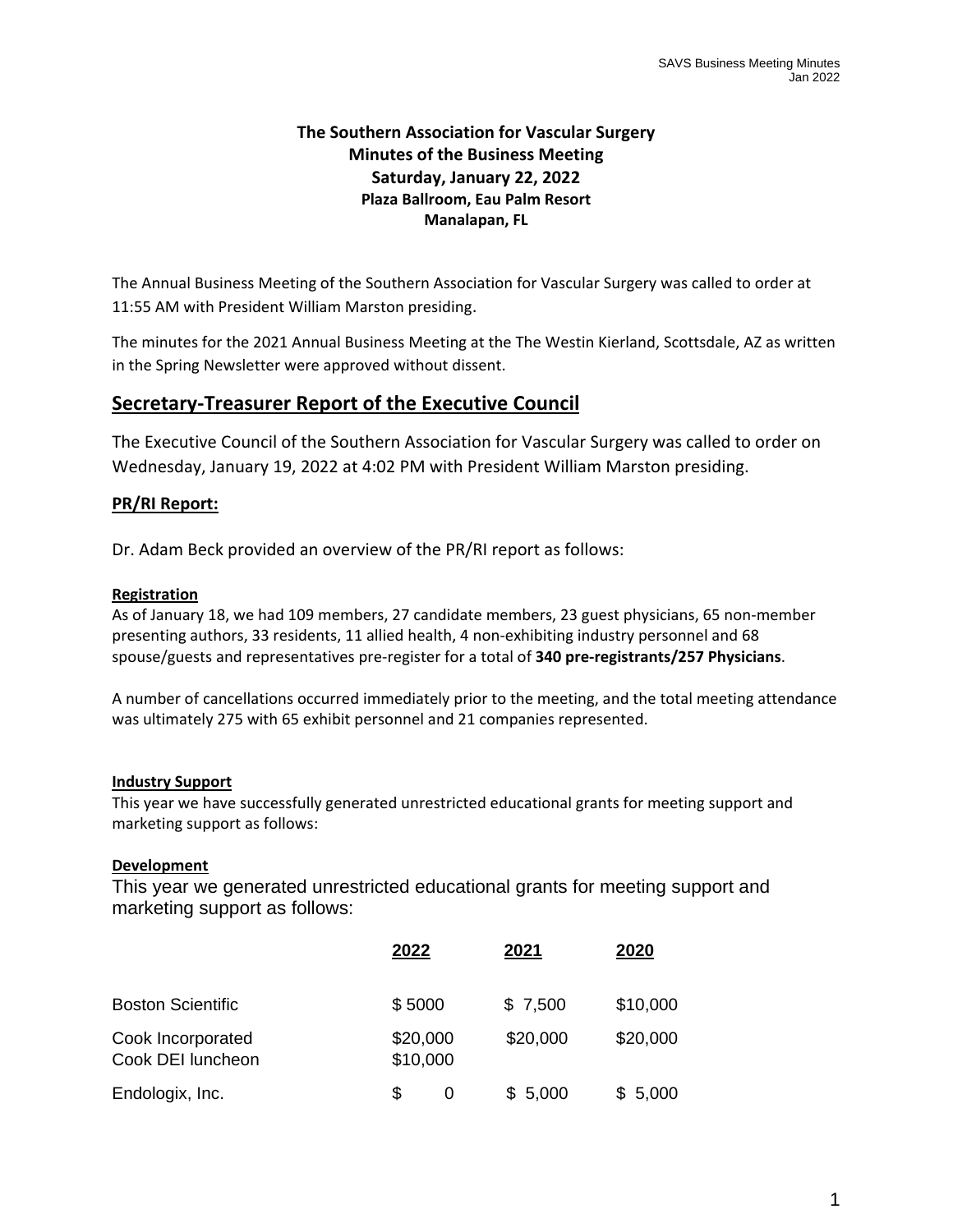| Medtronic<br>Penumbra                    | \$25,000<br>\$<br>0 | \$20,000<br>\$3,000 | \$20,000 |
|------------------------------------------|---------------------|---------------------|----------|
| Terumo Aortic                            | \$5,000             | \$<br>0             | \$5,000  |
| W.L. Gore & Associates                   | $$24,000**$         | $$24,000**$         | \$30,000 |
| TOTAL<br>** plus \$30,000 for Mock Orals | \$89,000            | \$76,500            | \$93,000 |

#### **Exhibits**

We have obtained contracts from 21 companies to exhibit at this year's meeting vs the budgeted amount of 19 companies:

| Amputee Associates, LLC                  | <b>Moeller Medical Devices</b>    |
|------------------------------------------|-----------------------------------|
| <b>BD</b>                                | <b>Osborn Medical Corporation</b> |
| Boston Scientific - Peripheral Inter.    | Penumbra, Inc.                    |
| Centerline Biomedical                    | <b>Philips</b>                    |
| Cook Medical                             | Shockwave Medicial                |
| Cryolife Inc                             | Silk Road Medical                 |
| Getinge                                  | <b>Stryker Endoscopy</b>          |
| HeartFlow                                | Terumo Aortic                     |
| Inari Medical                            | Veryan Medical Ltd.               |
| Medtronic Aortic & Peripheral            | W.L. Gore & Associates, Inc.      |
| <b>Medtronic Global Aortic Marketing</b> |                                   |
|                                          |                                   |

Dr. Marston suggested development of an ad‐hoc Industry Development Committee with the Past President as the Chair, and agreed to be the first Chair of the committee. The committee was unanimously agreed upon by the Executive Committee.

#### **FUTURE ANNUAL MEETINGS**

#### **Future meetings were discussed as follows: 2023: ST. THOMAS, US VIRGIN ISLANDS**

The 47th Annual Meeting will be **January 11‐14, 2023** at the **Frenchman's Reef Marriott** in St. Thomas, US Virgin Islands. We have a guaranteed room rate of **\$370.00** single/double occupancy night plus 12.5% state and local taxes bringing the rate to **\$416.25** per night.

#### **2024: ARIZONA**

The 48th Annual Meeting will be **January 24‐27, 2024** at **The Westin Kierland** in Scottsdale, Arizona. We have a guaranteed room rate of **\$339.00** single/double occupancy night plus 12.27% state and local taxes bringing the rate to **\$380.60** per night.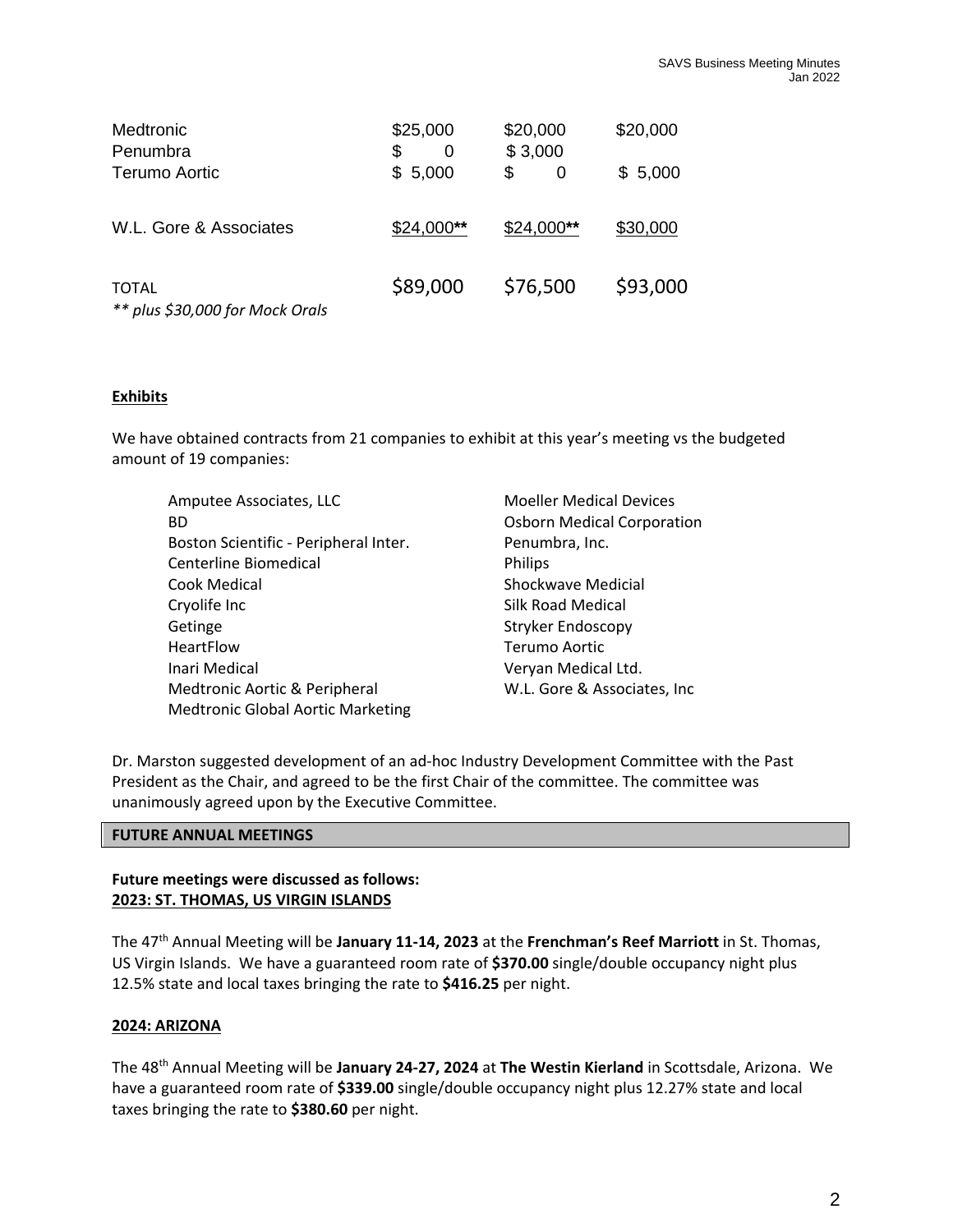#### **2025 ANNUAL MEETING/FLORIDA**

The 49<sup>th</sup> Annual Meeting will be Florida. Properties under consideration include:

- ‐ **Eau Palm Beach (re‐book)** with a \$429.00 room rate
- ‐ **The Breakers**
- ‐ **Boca Raton Resort and Club, A Waldorf Astoria Resort**
- ‐ **Marco Island Marriott**
- ‐ **Naples Grande**

**Secretary‐Treasurer Report on Membership and Finance: Current Membership:**

#### **Current Membership:**

 active members (reduced by 1 from January 2021) of whom are senior members (increased by 2 from January 2021) will be activated if they attend this year retired members candidate members (23 candidate members "converted" to active members in last 5 years) honorary members

6 members will advance to senior status in January after the 2022 Annual Meeting. The membership Committee will be recommending 39 members (13% female) for active membership and 23 candidate members.

#### **Geography:**

There are 37 active members currently residing out of the geographic area of the Southern Association for Vascular Surgery, representing 11.3% of the total active membership, within the 15% requirement from our recent change in the bylaws.

#### **In Memoriam:**

F. William Blaisdell, Sacramento, CA Duanne Hutson, Miami, FL W. Daniel Jordan, Atlanta, GA

I moment of silence was held in recognition of the passing of these members.

#### **Missed Meetings:**

Thirty‐one (31) active junior members have missed two consecutive meetings. They were notified they must attend the 2022 Annual Meeting to maintain their membership. Seven (7) of these active members are currently registered; sixteen (16) members have requested an excused absence, one member withdrew membership and seven (7) have not responded.

#### **Moved to Inactive:**

Six members were moved to inactive for missing 3 consecutive meetings.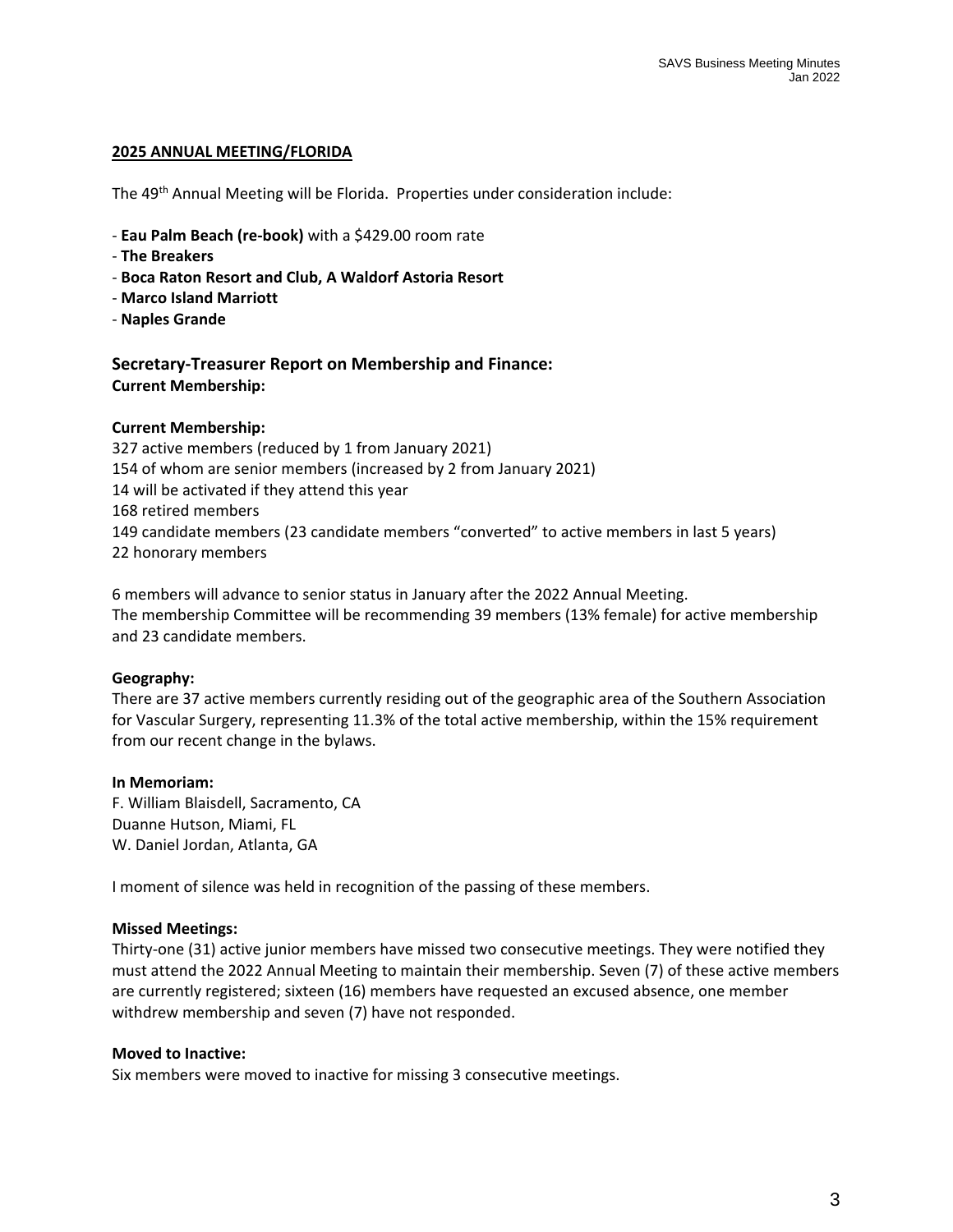## **Treasury:**

As of December 31, 2021, the total financial assets of the Association were: \$**521,297.46**

Treasurer's Fund: \$320,370.31 Wells Fargo Checking (December 31, 2021) \$74,175.43 TD Bank Checking (November 30, 2021) \$126,751.72 Jesse Thompson CD (December 31, 2021)

The total Association assets have decreased by \$93,564.64 since last year. This reflects some fall in dues paid and decreased meeting revenue, potentially related to the COVID19 pandemic.

This compares to:

 **\$612,372.40 on December 31, 2020 \$702,564.60 on December 31, 2019 \$767,486.91 on December 31, 2018 \$712,910.25 on December 31, 2017 \$589,035.54 on December 31, 2016**



#### **Recorder Report**

Dr. Tracci was present and gave an overview of the following report:

Twenty five manuscripts (21 plenary clinical papers, 1 plenary basic research paper, 1 non‐ plenary clinical paper, the Founder's Award, and the Presidential Address) were submitted for publication to the Journal of Vascular Surgery from the 2021 SAVS Annual Meeting. All plenary session presenters submitted manuscripts to the *Journal of Vascular Surgery* for publication*.*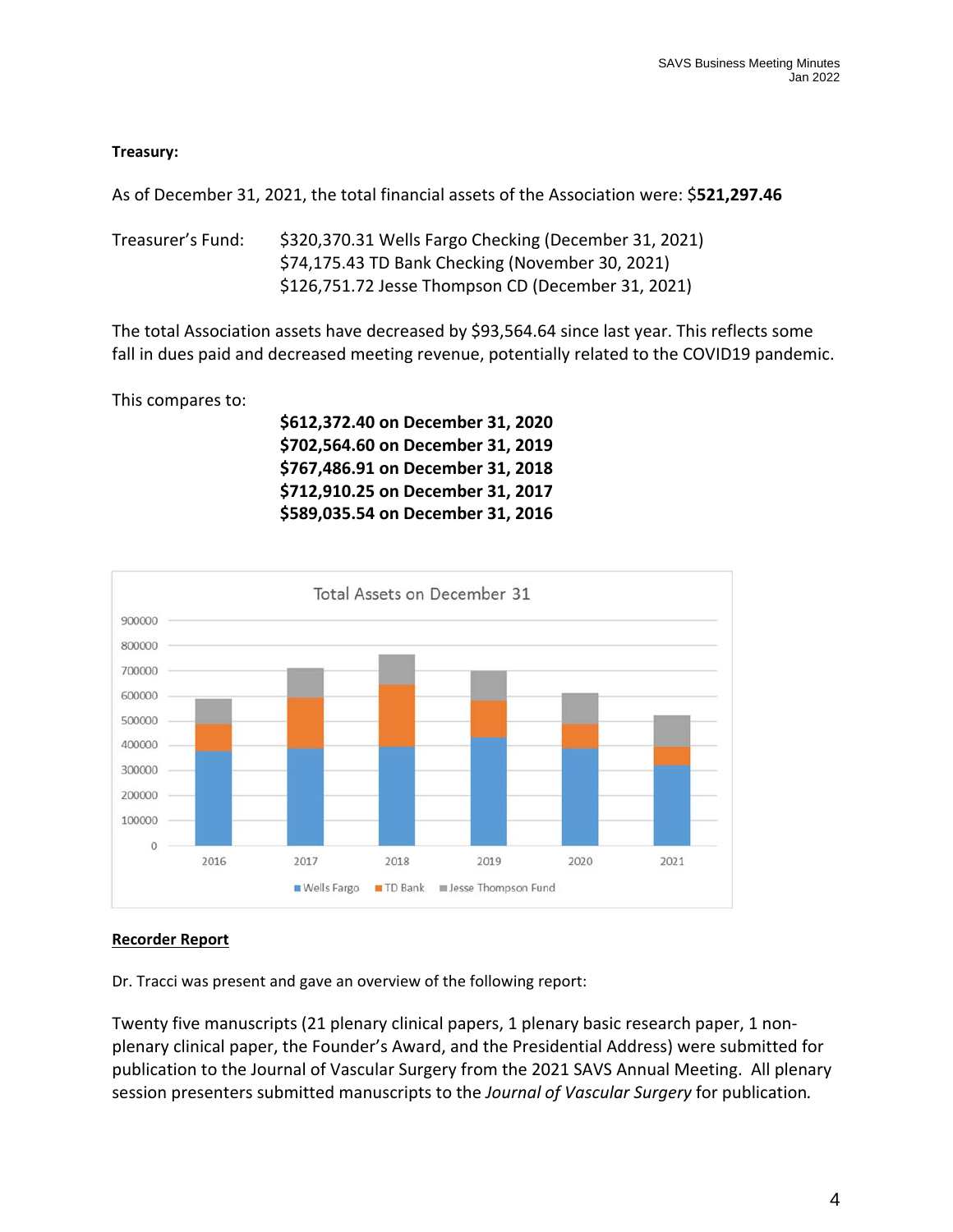Editorial decisions are completed for 22 manuscripts. Thirteen plenary manuscripts, the Founder's Award manuscript, and the Presidential Address are accepted for publication. Seven plenary manuscripts and the S. Timothy String Award manuscript were rejected by JVS, although the 2021 S. Timothy String Award manuscript, "Clopidogrel Resistance is Common in Patients Undergoing Vascular and Coronary Interventions" presented by Dr. Thomas Hawken from the Ochsner Medical Foundation, has been accepted for publication in Vascular and is currently in press. As of the December JVS report, editorial decisions were pending for three submissions‐ two plenary presentations and one case report. A breakdown of the submissions is provided in the table below. Invited discussions and author's responses were transcribed, edited by the authors, and submitted to the Journal. This year's transcription of plenary paper discussions, based on the precedent established by Dr. Cull, includes the entire discussion, rather than being limited to the exchange between presenter and invited discussant. I would like to thank Tyler Cosgrove and Carlee Green from the Editorial Office of the Journal for help with transcribing and tracking manuscript submissions.

| Summary of SAVS Annual Meeting Scientific Material Submissions for 2022 meeting<br><b>Manuscript Type</b> |             |    | Total Submitted** Under review/revision Accept |    | Reject |
|-----------------------------------------------------------------------------------------------------------|-------------|----|------------------------------------------------|----|--------|
| <b>Plenary Session*</b>                                                                                   | 24          | 24 | 3                                              | 14 |        |
| Non-Plenary Clinical** 8                                                                                  |             |    |                                                |    |        |
| <b>Plenary Basic Science</b> 1                                                                            |             |    |                                                |    |        |
| <b>Presidential Address</b>                                                                               | $\mathbf 1$ |    |                                                | 1  |        |
| Founder's                                                                                                 | 1           | 1  |                                                | 1  |        |
| <b>String Award***</b>                                                                                    | 1           | 1  |                                                | 1  |        |
| <b>Totals</b>                                                                                             | 33          | 26 | 4                                              | 15 | 7      |

\*Plenary Session total includes Basic Science, Founder's and String Award manuscripts

\*\*Submission not required

\*\*\*Accepted to a different publication

In 2022, the SAVS is supporting both an in‐person examination designed to accommodate the 30 examinees budgeted under the Gore grant and a virtual examination for high‐priority candidates unable be accommodated at the January meeting. The second, virtual examination, planned for February 9, 2022, was scheduled in response to a need for this additional capacity given travel restrictions associated with the pandemic and widespread disruption that prevented some potential examinees from either participating in the Mock Oral or sitting for the Certifying Examination in 2021. The in‐person examinees were selected using the set of rules for prioritizing applications previously established by the Executive Council. This marks at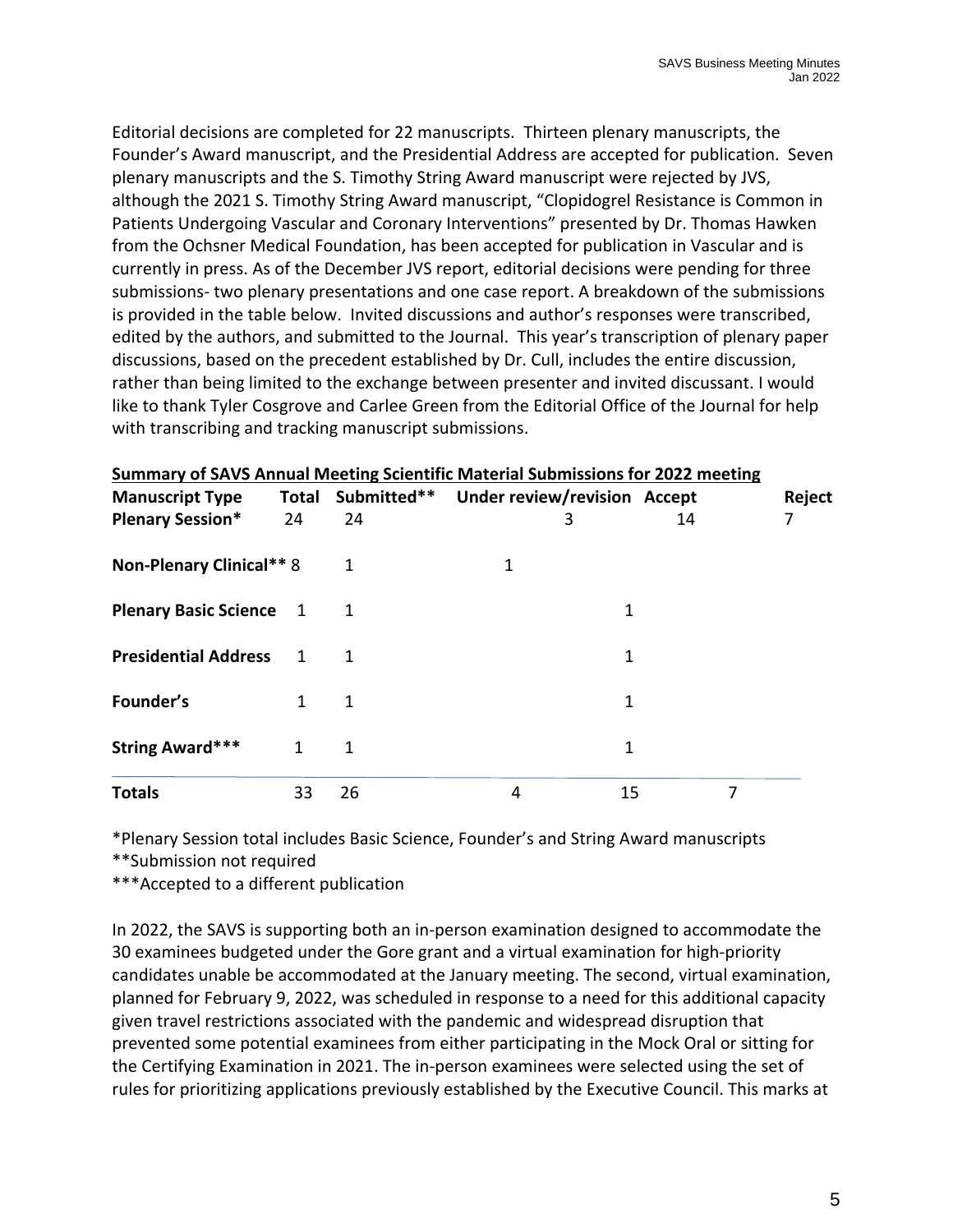least the fourth year during which the number of applications received from high-priority candidates has exceeded capacity. We have utilized both the wait list system established in 2020 to offer last-minute additional slots to those in attendance at the meeting, though without a guarantee of funding, and the virtual "safety valve" examination offered off‐cycle but in time to help those taking the CE in 2022 prepare. The Council may review the result of this approach at the June meeting and offer further guidance with regard to this popular program in future cycles. An itemized breakdown of the exam results and a detailed performance summary will be provided to each examinee and their Program Director. W.L. Gore maintained its commitment to supporting the SAVS Mock Oral Exam and have again provided a \$30,000 grant to the organization for resident stipends.

Thanks are due to a record pool of 75 examiners drawn from the SAVS membership who have again devoted their time to participate in this important educational event. It is gratifying both to see the level of continued support from longstanding participants and the level of enthusiasm among new volunteers. SAVS members continue to demonstrate an unparalleled commitment to the success of the vascular surgery trainees in our region. Assistance is welcome from the SAVS membership to maintain and update the mock oral examination. Members who wish to help refine and improve the examination materials are encouraged to send their high quality case materials/images to: msc7s@virginia.edu.

## **Budget Committee Report**:

Dr. Timaran was unable to attend, and his report was given by Dr. Adam Beck in his absence. The committee recommended to postpone the decision about a potential dues increase to the June EC meeting.

## **Ad Hoc Diversity Committee Report:**

DEI Committee Chair Shortell was not able to be present, and Dr. Beck presented for her. A brief summation of the inaugural SAVS DEI Luncheon was given, reporting that Dr. Chandler Long was the first speaker and gave a very well received talk on his experience and vision for the SAVS DEI Committee activities in the future. The luncheon was generously supported by Cook Medical and was very well attended by the membership.

## **Ad Hoc Committee for Student and Resident Scholarships**:

Dr. Beck provided the following report for Dr. Sheahan who could not attend:

Twenty‐five applications were received for student scholarships, with 20 recipients being awarded \$750. The program is currently being funded through the APDVS/Gore at a rate of \$5000 for the year, with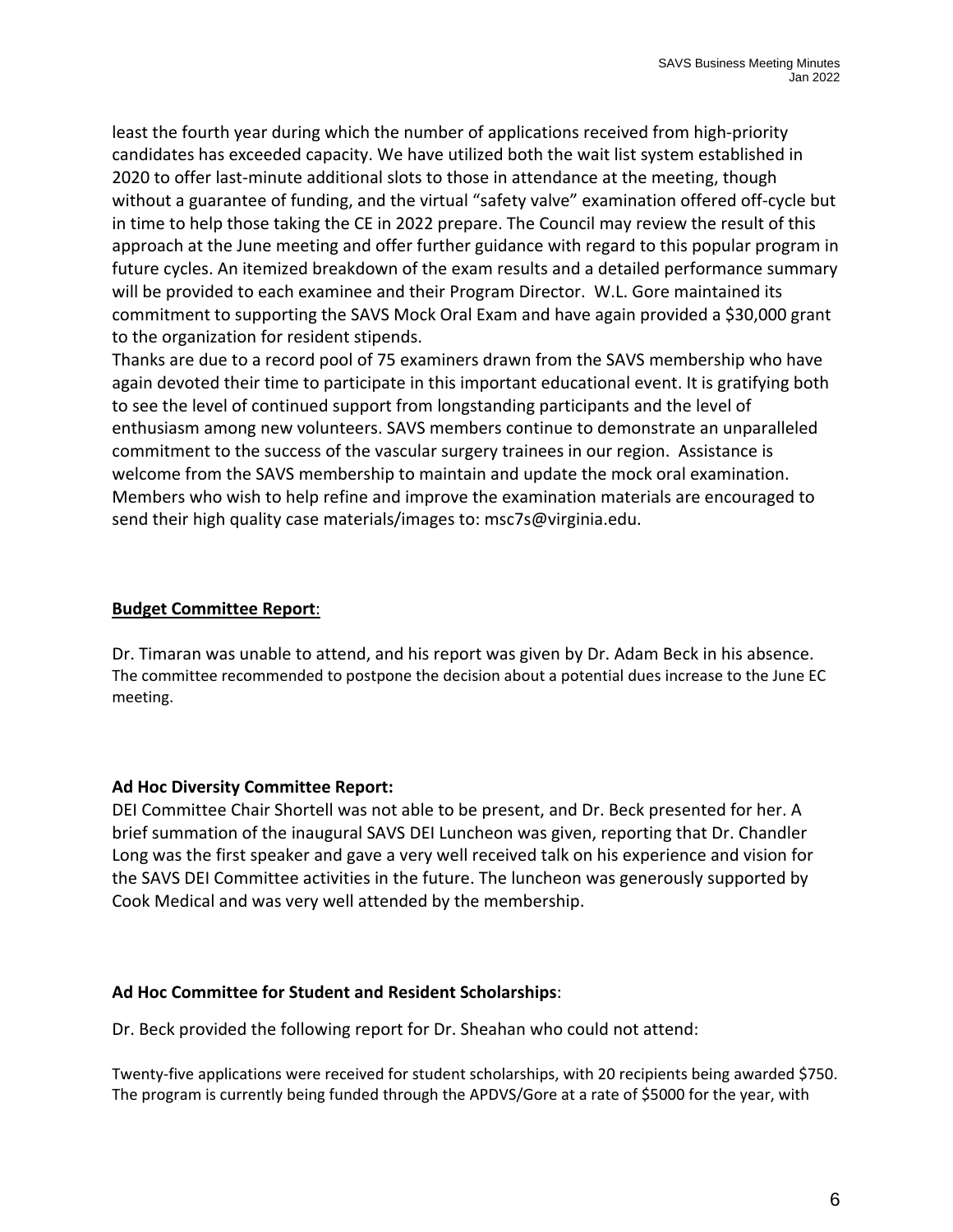support for the next meeting projected to be the same. The Executive Council elected to continue to support the program, and provided \$10000 for a total of \$15000 for the 2022 meeting.

## **Membership Committee**

Chair Gable was present and provided the following report:

The committee reviewed 35 applications for Active Membership, and ultimately the following 32 individuals were approved for active membership.

> **Abindra Sigdel – Louisville, KY Aleem Mirza – Houston, TX Behzad Farivar – Charlottesville, VA Chiranjiv Virik ‐ Shreveport, LA Christopher Clark – Greensboro, NC Daniel Clair – Nashville, TN Daniel Torrent – Roanoke, VA Derek DeGrijs – Nashville, TN Ehsan Benrashid – Chattanooga, TN Emily Spangler – Birmingham, AL Erik Wayne – Louisville, KY Frank Stegall – Rome, GA Gregory Stanley – Charlotte, NC Griffin Bicking – Paducah, KY Jaime Benarroch‐Gampel – Atlanta, GA Jason Chin – Baltimore, MD Justin Brown – Savannah, GA Kourosh Keyhani – Houston, TX Mirza Shadman Baig – Dallas, TX Marie Unruh – New Orleans, LA Mark Fleming – Lexington, KY Mrinal Shukla – Augusta, GA Muzammil Aziz – Shreveport, LA Rana Afifi – Houston, TX Reagan Ross – Boynton Beach, FL Shonda Banegas – Garland, TX Taimur Saleem – Jackson, MS Vernon Horst – Alabaster, AL Victor Njoku – Stockbridge, GA William Ashwander – Charleston, SC Young Erben – Jacksonville, FL Zachary AbuRhama – Charleston, WV**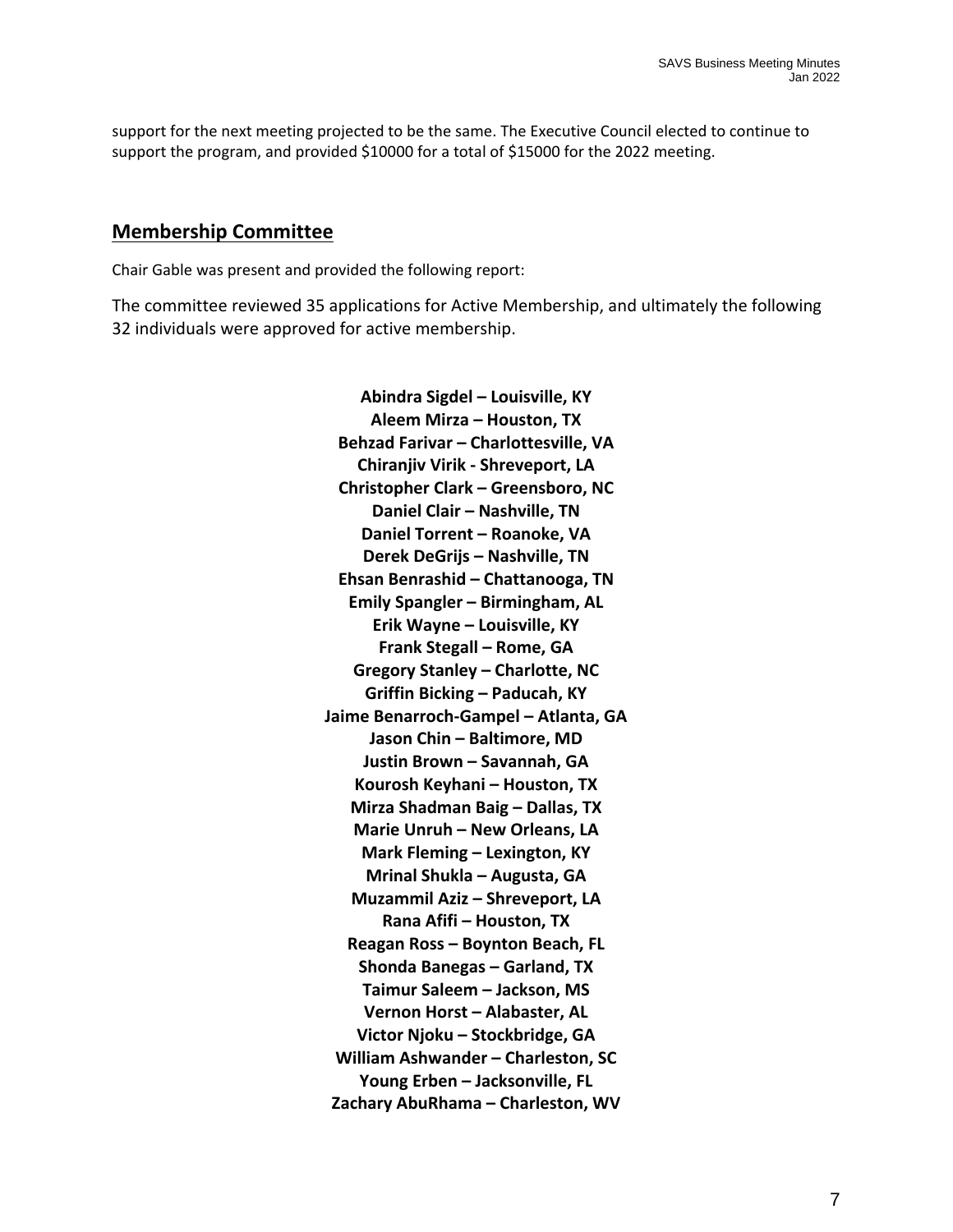The committee reviewed 21 applications for Candidate Membership. Twenty one applications had no issues or concerns raised and all met the requirements for Candidate Membership. The committee concluded all of the following applicants are trainees at regional vascular surgery training programs or are recent graduates practicing vascular surgery in the SAVS region and they meet the appropriate criteria for Candidate Membership and recommend to the Executive Council for approval:

> **Anand Dayama Morgan Cox Asha Khachane Phillip Rivera Ashlee Stutsrim Rachel Parr Brandi Mize Raviteja Devalla Christian Pothering Tana Repella Dylan McLaughlin Thekla Bacharach George Lodeiro Trenton Kinnear Gina Cavallo Yang Yang Kathleen Marulanda Young Lee Lauren Grimsley**

**Ammar Hashmi Michelle Moe‐Aiken**

## **Program Committee**

Dr. Bazan was present and provided the following oral and written report: A total of **185** abstracts were submitted for consideration by the program committee. Despite the COVID pandemic, this represents the second‐highest number of submitted abstracts (behind the 2007 Annual Meeting). Attached is a recap of the number of abstracts submitted each year from 2004‐2022 with the Florida years highlighted. The program committee consists of: Hernan A. Bazan, Salvatore T. Scali, Murray L. Shames, Margaret Tracci and Adam W. Beck. Of the 185 abstracts, 12 were submitted for consideration for the Founders Award, 55 were submitted for case reports and 4 were submitted as videos.

A total of **106 abstracts** were selected for presentation. The breakdown is as follows:

23 free papers, mean score was 3.5 and higher (scale 1‐5)

6 rapid fires, mean score was 3.5 and higher

3 translational research, mean score was 3.67 and higher

4 videos, mean score was 3.17 and higher

6 case reports, mean score was 3.67 and higher

1 Founders Award paper, mean score was 4.2

14 moderated posters (4 withdrew), mean score was 3.33 and higher

49 display posters (8 withdrew), mean score of 2.83 and higher

The program committee considered both the score of the abstracts as well as content when putting together the program. The priority was placed on the top scoring abstracts. All of the abstracts **were reviewed blinded without knowledge of the co‐authors or institution**. If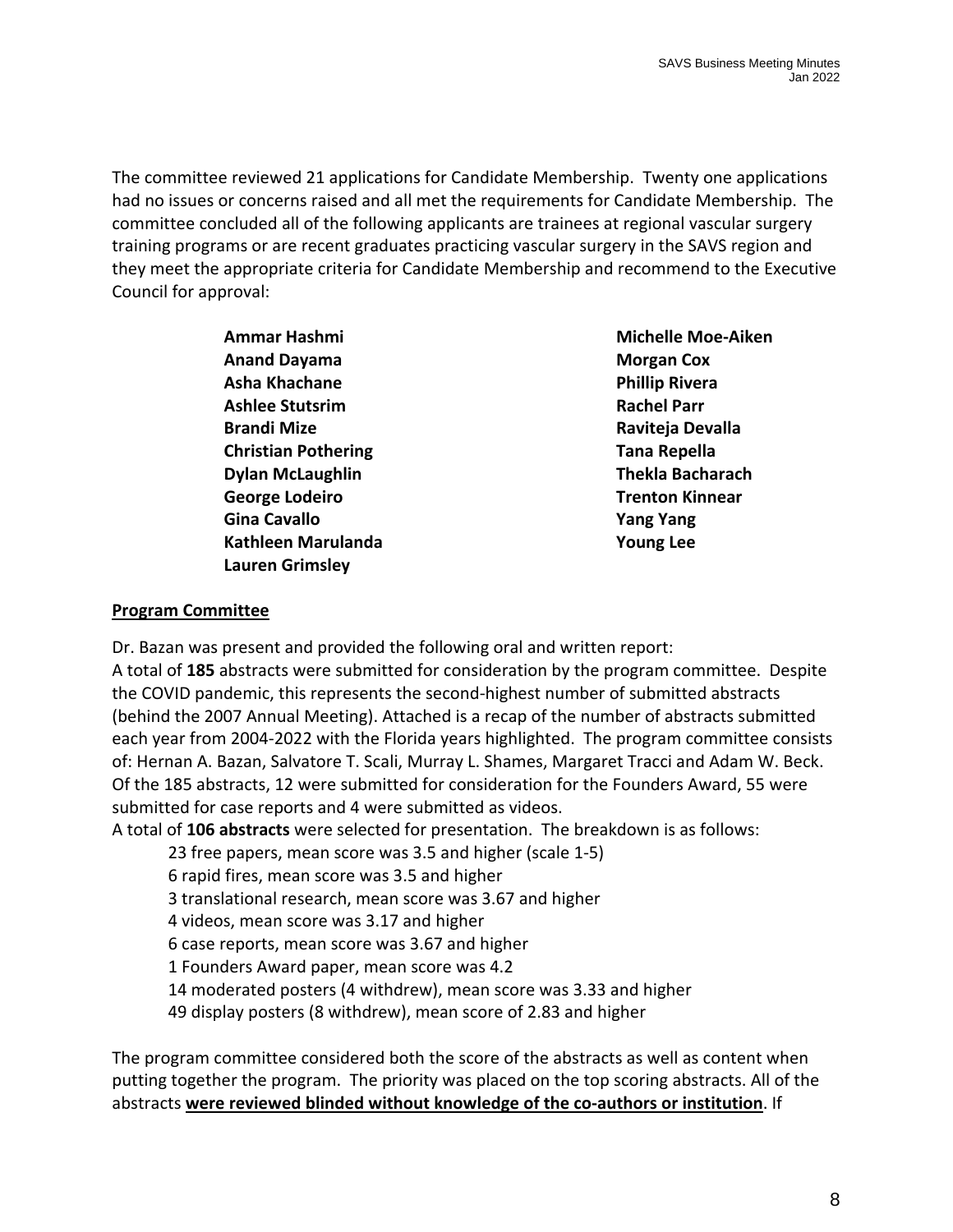anyone in the Program Committee was a co-author on an abstract or felt there another source of conflict, a 'conflict of interest' (COI) designation was inserted by that Program Committee member and no score submitted by that member. An effort was made to ensure the program was balanced and that all areas of vascular surgery were represented on the program. Any paper receiving a score of at least a 3.33 that was not selected for the main program and met the criteria for the Resident Poster Competition was offered a spot on the program as a Moderated Poster. A total of 18 accepted that offer, four eventually withdrawing.

## NEW THIS YEAR: Display Posters

Because we have an extra Ballroom at the hotel, we were able to accept a significant number of papers as Display Posters. Display Posters will be available for review during the entire meeting. We will ask authors to be at their posters during the Cocktail Reception on Thursday, January 20 from 6:00 pm‐7:00 pm to field any questions from attendees. These papers scored at least a 2.83 and were not accepted for the moderated poster session. A total of 57 accepted that offer, 8 eventually withdrawing.

### **Awards**

The Committee selected the manuscript entitled "**Clopidogrel Resistance is Common in Patients Undergoing Vascular and Coronary Interventions"** by Thomas N. Hawken from Ochsner Medical Foundation in New Orleans, Louisiana for the **2021 S. Timothy String Presidential Award.**

The Program Committee selected the paper entitled "**Neurologic Outcomes of Carotid and Other Emergent Interventions for Ischemic Stroke over Six Years with Analysis Enhanced by Machine Learning"** by P. Andrew Rivera from Ochsner Medical Foundation in New Orleans, Louisiana for the **2022 Founders' Award.**

## **Education Committee** –

Dr. Back was unable to attend, and Dr. Adam Beck provided the following report. The 46th Annual Meeting of the Southern Association for Vascular Surgery Continuing Medical Education Committee created a post‐graduate course titled, "THE FIRST SAVS TECHNICAL OPEN/ENDO COOKBOOK : EXPERT SURGEONS SHARING THEIR PERSONAL TIPS, TRICKS AND TECHNIQUES TO GET THE JOB DONE AND STAY OUT OF TROUBLE." The course included 30 presentations from SAVS members who submitted their specific treatment approaches encompassing arterial, venous, dialysis, and adjunct vascular topics. Ample discussion time was planned for idea sharing and lively audience interaction.

There were a total of 30 presentations as part of PG course , with all talks given by member volunteers of SAVS presenting their own work. This included no assigned speaker talks from the program committee or its chair. Given the construct of the course, there were also no assigned discussants. Of the 30 volunteer speakers, 6 were female and 24 male, and six were non-white. Of the program committee and moderators, one was female, three were males and one was non‐white.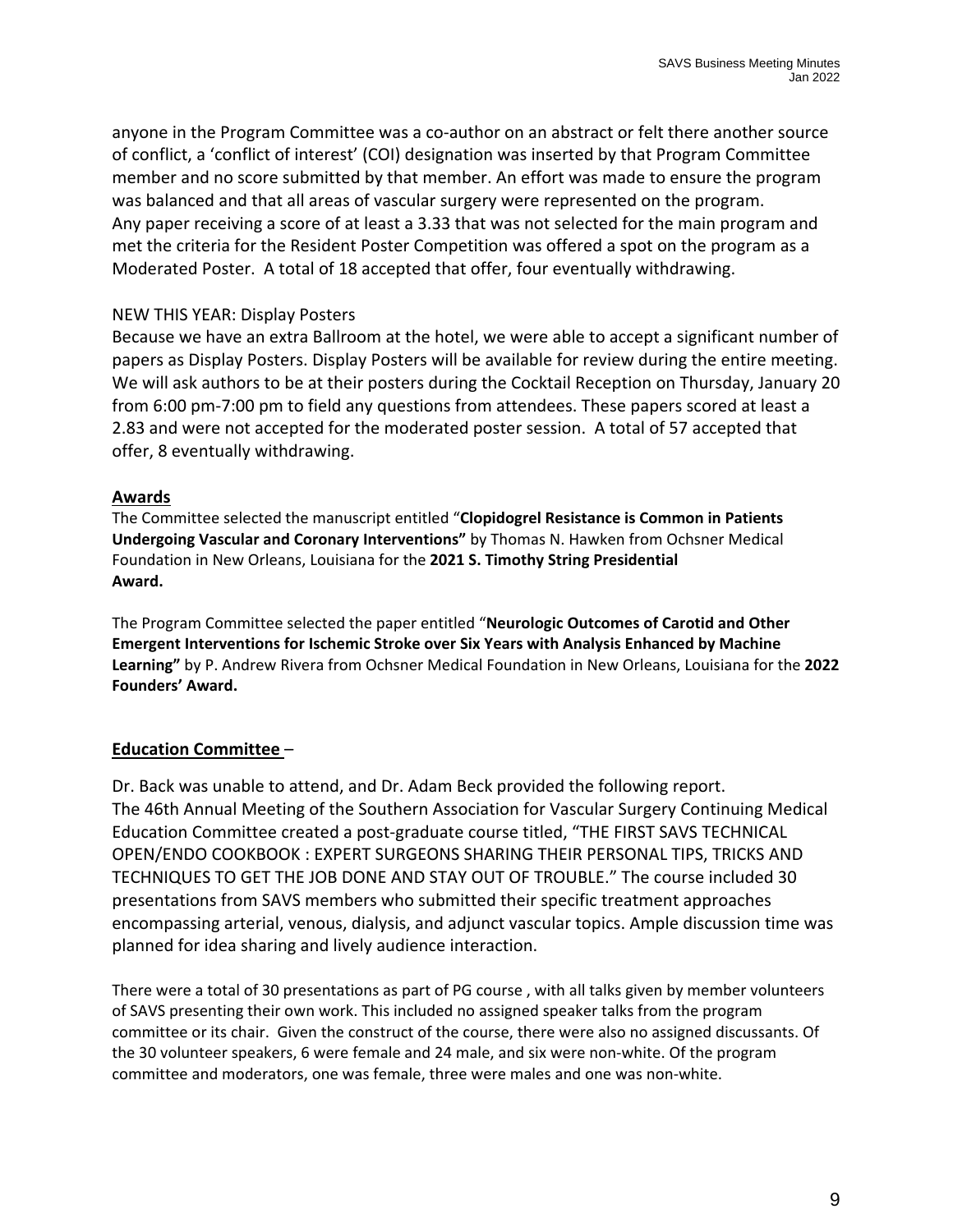## **Audit Committee Report:**

Member Dr. Salvatore Scali provided an oral report. Along with the other members of the committee (Mark Farber and Michael Amendola), they concluded the finances were in good order with no irregular activity.

## **Recognition of Outgoing Councilor‐at‐Large:**

President Marston recognized and thanked Councilor Melissa Kirkwood for her three years of service on the Council and she would be provided with a plaque commemorating her service that would be mailed to her home. Dr. Kirkwood was not present due to travel obligations.

#### **SVS Strategic Board of Directors and the Vascular Surgery Board**

Reports from the Society for Vascular Surgery Strategic Board of Directors (SAVS Representative: Dr. Mike Freeman) and the Vascular Surgery Board (SAVS Representative Dr. Tom Huber) will be available in full on the SAVS.org website.

## **Recognition of President Marston and his service by Nominating Committee:**

The Nominating Committee, consisting of Past Presidents Edwards, Sternbergh and Upchurch unanimously proposed the following slate of SAVS officers for the 2022‐23 term. Past‐President Sternbergh presented for the nominating committee as past‐President Edwards was unable to attend. The Committee proposed William D. Jordan as President, David L. Cull as President elect, Adam Beck as Secretary‐Treasurer (continuing in current position), Margaret Tracci as Recorder (continuing in current position, Ravi Veeraswamy as Councilor to complete a 3‐year ongoing term, Ellen Dillavou as Councilor to complete a 3‐year ongoing term and Dr. Hernan Bazan was nominated to fill a vacancy from Dr. Melissa Kirkwood after completing her 3‐year term

Dr. Marston thanked the organization for the opportunity to have served as President, and thanked President‐elect William D. Jordan and Secretary‐Treasurer Adam Beck for their assistance with his term and for an enjoyable and memorable year and annual meeting. Dr. Charles Sternbergh thanked Dr. Marston for his service, and presented him with ceremonial gavel in recognition of serving as the President.

Dr. William D. Jordan was then installed as President for the 2022‐23 SAVS term, and President Jordan then went on to provide his following committee appointments:

Education Committee: Committee: Dennis Gable, Dallas, TX Government Relations: Yazan Duwayri, Atlanta, GA

Budget and Finance Committee: Jean Marie Ruddy, Charleston, SC Local Arrangements: Gabriela Velazquez‐Ramirez, Winston‐